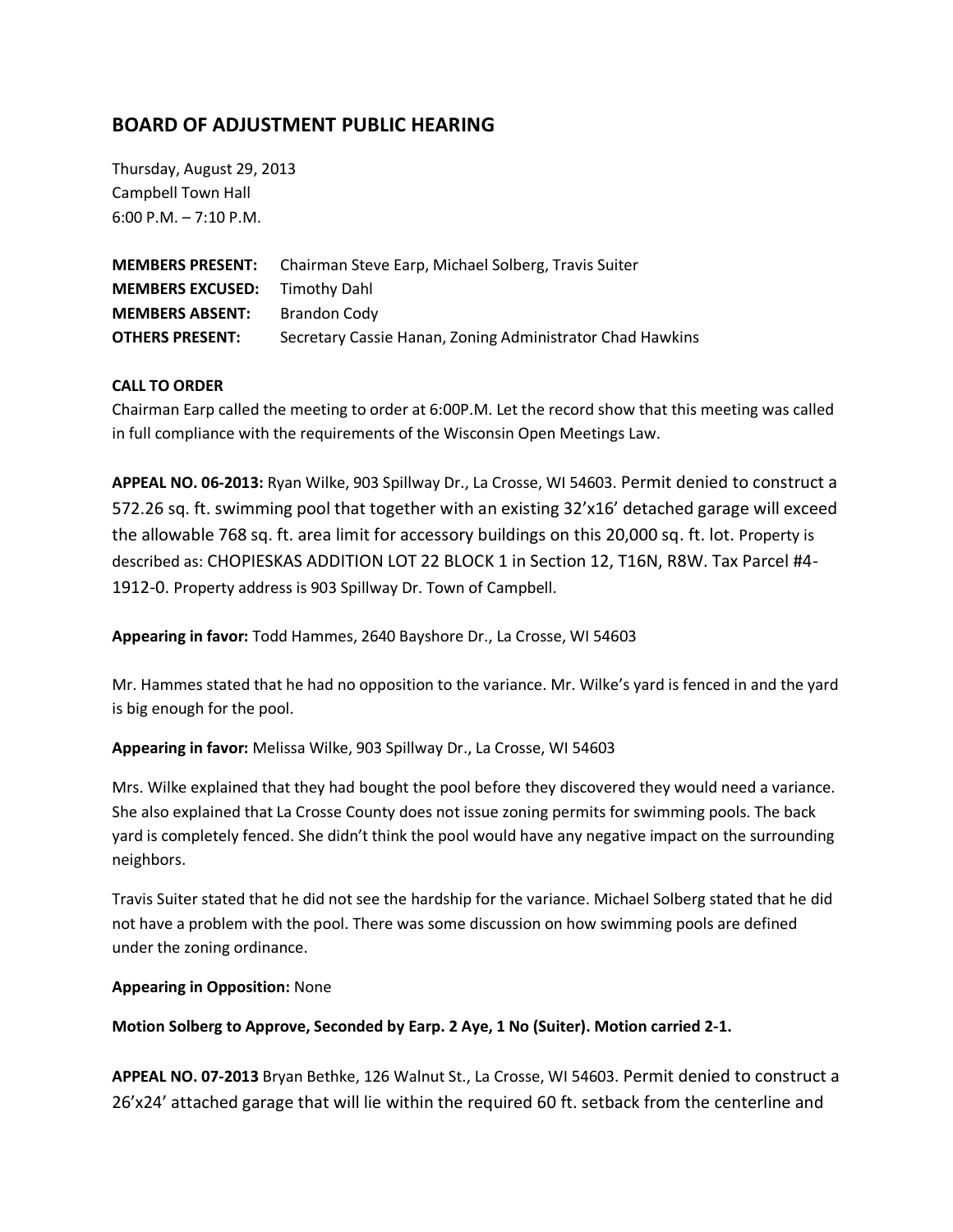within the required 25 ft. setback from the right-of-way line of Walnut St. Property is described as: PLAT OF WEST LA CROSSE LOTS 3 & 4 BLOCK 4 in Section 30, T16N, R7W. Tax Parcel #4-1352- 0. Property address is 126 Walnut St. Town of Campbell

## **Appearing in favor:** Bryan Bethke, 126 Walnut St., La Crosse, WI 54603

Mr. Bethke explained that the garage would extend no further than his fence. He would like to have an attached garage as he currently has a detached garage at the back of his property.

Mike Solberg asked him if he would be able to shorten the length of the garage to 24' from 26'. Mr. Bethke stated that he has a larger vehicle that he would like to fit in the garage and that would make for a pretty tight fit.

Mr. Bethke explained he couldn't move it back further because the wellhead is located directly to the south and the garage would cover the only window that provides natural light into his kitchen.

## **Appearing in Opposition:** None

## **Motion Solberg to Approve, Seconded by Suiter. 3 Aye, 0 No. Motion carried unanimously.**

**APPEAL NO.08-2013** John Korish, 341 Tellin Ct., La Crosse, WI. O.B.O. Proline Automotive, 1639 Bainbridge St., La Crosse, WI 54603. Permit denied to construct an 18'x35' addition to existing commercial building that will lie within the required 25ft. setback from the sideyard and within the required 25 ft. setback from the rear yard lot line. Property described as CERTIFIED SURVEY MAP NO 34 VOL 8 LOT 2 in Section 19, T16N, R7W. Tax Parcel #4-746-2.Property address is 1639 Bainbridge St. Town of Campbell

## **Appearing in Opposition:** Darla Chester, 1640 Caroline St. La Crosse, WI 54603

Ms. Chester explained that there is currently a property line dispute between herself, John Korish, and Todd Delegrave. She explained that she has had drainage problems with runoff from Proline Automotive coming onto her land. She explained that there is ongoing litigation regarding these parcels.

**Appearing in favor:** Chad Niegelsen, 1646 Bainbridge St. La Crosse, WI 54603 O.B.O of John Korish, Proline Automotive, 1639 Bainbridge St. La Crosse, WI 54603

Mr. Niegelsen explained the addition that Mr. Korish would like to add to his building. He explained that the addition would not be set back any further than where the current building is. Mr. Korish's employees have had to work on cars outside of the building, creating noise for the neighbors. He would like the addition so that his employees would be able to work inside.

**Correspondence: (1)** Email from La Crosse County Highway Commissioner Ron Chamberlain stating that he has no issues with the variance. **(2)** Email from La Crosse County Zoning Director Nathan Sampson